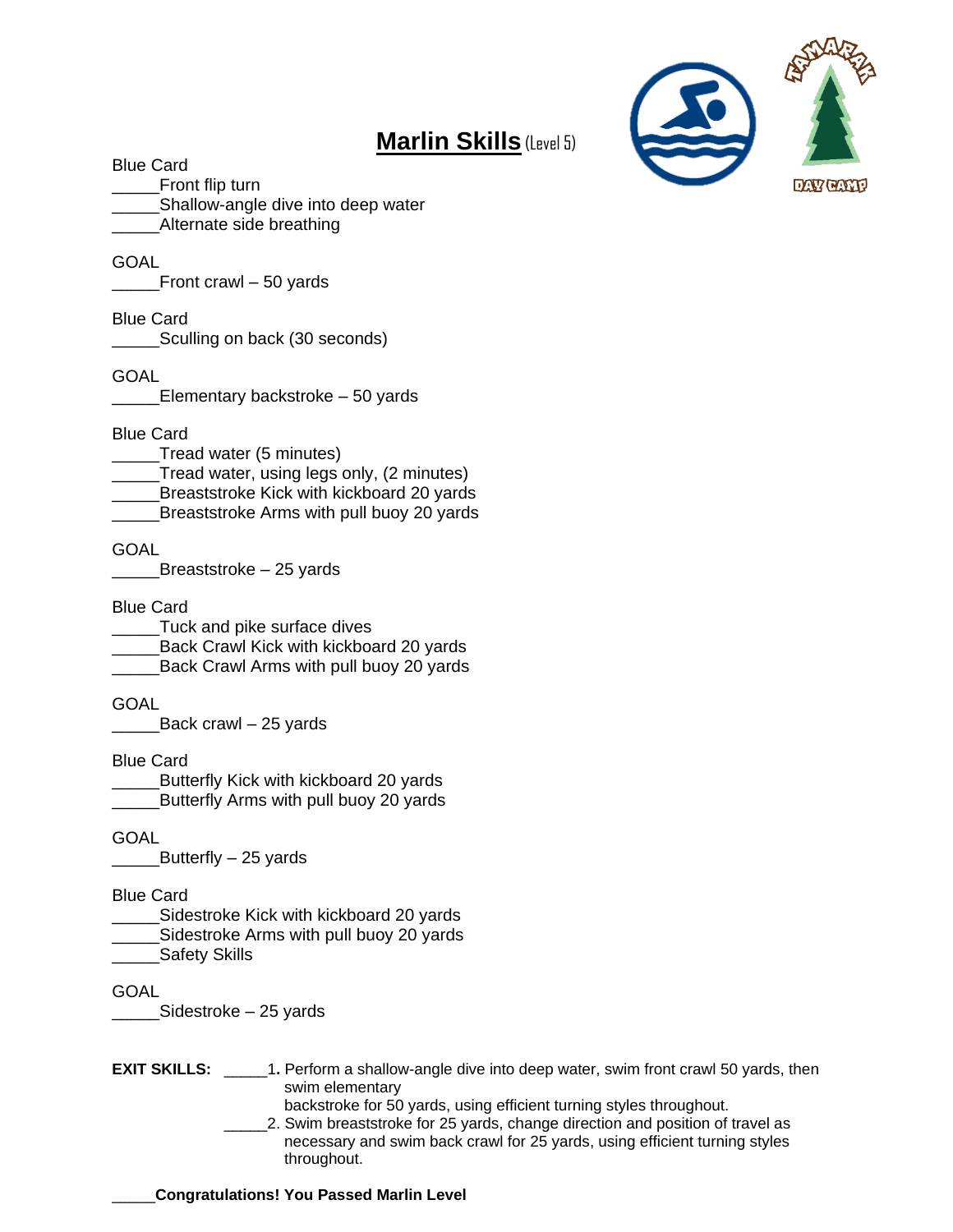# Marlin Front Crawl Stroke Performance Criteria

| <b>Body Position</b>     | Body is nearly horizontal to the surface in a streamlined position; body roll is a fluid<br>motion (head, trunk and legs are aligned.                                                                                                                                                                           |
|--------------------------|-----------------------------------------------------------------------------------------------------------------------------------------------------------------------------------------------------------------------------------------------------------------------------------------------------------------|
| Arms                     | Above-water recovery with arm bent at elbow; arm relaxed as hand moves toward the<br>head; arm extends fully in coordination with body roll; elbow and hand move just<br>outside the shoulders as the arm travels straight backward; palm presses toward feet<br>until arm reaches full extension during finish |
| Legs                     | Continuous kicking that starts from the hips; ankles and knees extended but not rigid;<br>feet remain below the surface (heels just break the surface).                                                                                                                                                         |
| Breathing $\&$<br>Timing | Exhale under water before the next breath during the power phase; head remains in<br>line with the body (minimal head movement); alternate side breathing preferred.                                                                                                                                            |

### Marlin Elementary Backstroke Stroke Performance Criteria

| <b>Body Position</b> | Body is nearly horizontal to the surface with arms at side during glide; chin up; ears |
|----------------------|----------------------------------------------------------------------------------------|
|                      | in the water.                                                                          |
| Arms                 | Arms extend at or slightly above the shoulder level with hands no further than top of  |
|                      | head; fingers lead arm extension; palms face toward feet; elbows extend as palms       |
|                      | push backward and inward, stopping at the hips.                                        |
| Legs                 | Heels drop by bending knees; ankles bend to 90 degrees and rotate outward with toes    |
|                      | wider than heels of the feet; knees and ankles fully extending at the end of the power |
|                      | phase.                                                                                 |
| Breathing $\&$       | Rhythmic breathing pattern (inhale during recovery and exhale during power phase);     |
| Timing               | arm recovery begins slightly before leg recovery; arm and leg power phase begins       |
|                      | simultaneously; extended glide after power phase.                                      |

### Marlin Breaststroke Stroke Performance Criteria

| <b>Body Position</b> | Trunk horizontal to 15 degrees from surface during glide; body incline should          |
|----------------------|----------------------------------------------------------------------------------------|
|                      | become more level following kick.                                                      |
| Arms                 | Palms begin moving outward at or narrower than shoulder width (arms slightly bent);    |
|                      | in the mid pull, sweep the hands downward and inward; bend at elbow increases as       |
|                      | hands move toward chest (hands deeper than elbows by end of pull); hands should        |
|                      | not sweep beyond the upper chest area; sweep hands back together so that hands         |
|                      | travel along the midline underneath the body to streamlined position.                  |
| Legs                 | Legs bend at the knees bringing heels toward buttocks (legs bending slightly at hips); |
|                      | knees and hips should be aligned (knees do not separate beyond hip width); ankles      |
|                      | bend and rotate outward with toes wider than the heel of foot; knees and ankles        |
|                      | extend at the end of the power phase (legs partially bent at the knees and ankles      |
|                      | acceptable).                                                                           |
| Breathing $\&$       | Pull, breathe, kick, glide sequence; rhythmic breathing with each cycle; glide after   |
| Timing               | recovery with arms extended; slight hesitation before recovery acceptable.             |

# Marlin Back Crawl Stroke Performance Criteria

| <b>Body Position</b> | Body horizontal to 15 degrees from surface; head back with ears submerged;           |
|----------------------|--------------------------------------------------------------------------------------|
|                      | rudimentary body roll; trunk and legs should be aligned.                             |
| Arms                 | Above-water recovery (arms may be partially bent at elbow; hands exit thumb-side or  |
|                      | little finger first; hands enter little finger first about shoulder-width apart; arm |
|                      | partially bent at elbow during power phase; hand and forearm finish beyond hip.      |
| Legs                 | Continuous kicking that starts from the hips; legs slightly bent at the knees during |
|                      | upward kick and straight at knees with toes pointed during the downward kick; feet   |
|                      | remain below the surface (moderate splashing acceptable).                            |
| Breathing $\&$       | Relaxed rhythmic breathing pattern; arms in opposition (slight hesitation at finish  |
| Timing               | acceptable                                                                           |